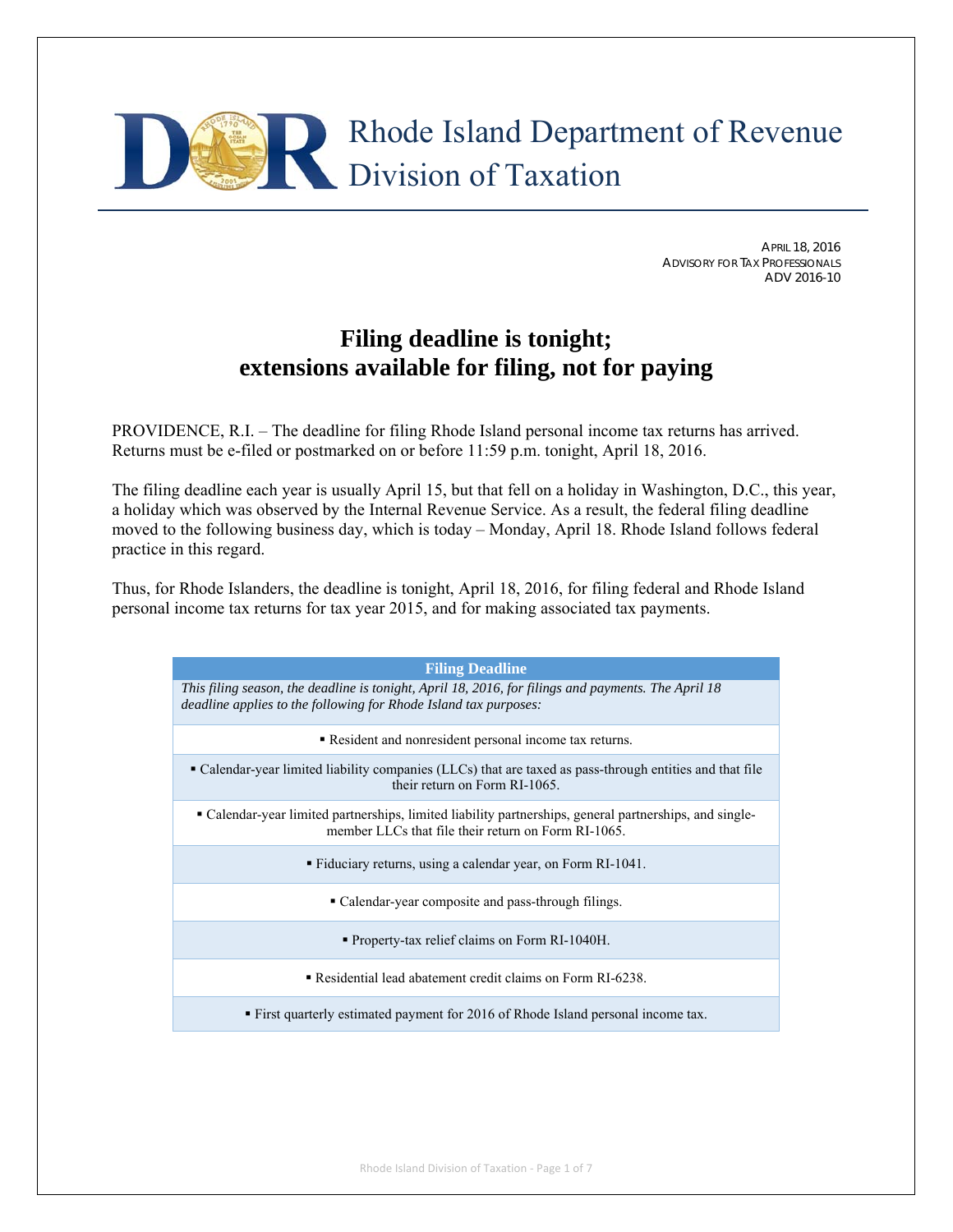# **Electronic filing**

With the deadline at hand, the Division of Taxation urges tax preparers and taxpayers to use electronic filing, which is more efficient and effective than filing returns on paper. E-filing results in faster processing and faster issuing of refunds. Returns that are filed on paper are taking longer to process this season – and so are the refunds associated with paper returns. So it makes sense to e-file rather than file on paper. Furthermore, when a return is e-filed, a taxpayer may elect to have the refund deposited directly into a bank or credit union account. (Direct deposit is not an option for returns filed on paper.) Nearly 97 percent of all returns filed to date this filing season have been e-filed.

| <b>Electronic filing</b>                                                                                                      |                    |                    |  |  |
|-------------------------------------------------------------------------------------------------------------------------------|--------------------|--------------------|--|--|
|                                                                                                                               | Filing season 2015 | Filing season 2016 |  |  |
| Returns filed electronically:                                                                                                 | 420,974            | 492,701            |  |  |
| Returns filed on paper:                                                                                                       | 45,879             | 16,137             |  |  |
| Total returns:                                                                                                                | 466,853            | 508,838            |  |  |
| Cumulative figures for filing season 2016 returns as of April 18, 2016, compared with corresponding period a<br>vear earlier. |                    |                    |  |  |

# **Tax refunds and tax fraud**

The Internal Revenue Service and many states, including Rhode Island, have seen increases in fraudulent tax filings, fraudulent claims for refunds, and refund-related identity theft. In response, the IRS and the states launched a collaborative effort to combat fraud, with new or improved security measures – including greater scrutiny of returns.

In addition, the Division of Taxation is phasing in a new agency-wide computer system – a once-in-ageneration undertaking which involves replacing a number of different systems and retiring a 40-year-old mainframe computer. This is the first season in which the personal income tax is being run through the new system. The Division of Taxation is adapting to the new system and making required modifications – while also dealing with a spike in refund fraud and an increase in the overall number of returns filed.

Early in the season, refund processing slowed nationwide, and in Rhode Island. This was due mainly to the ramping up of anti-fraud measures and the slower processing of paper returns. As a result, the Division of Taxation has seen an increase in phone calls, e-mails, and walk-ins. In response, the agency has shifted resources internally in order to better respond to taxpayer inquiries. With the April 18 filing deadline here, the volume of returns, phone calls, emails, and walk-ins has increased. The volume is expected to decline gradually after the April 18 deadline.

The Division of Taxation urges taxpayers who have not filed to use e-filing because it typically results in faster and more efficient processing. To those who have already filed their returns, the Division appreciates their patience as the agency focuses its resources on combatting refund fraud, processing a greater number of tax returns, and phasing in its new computer system.

**DEADLINE AND PAPER RETURNS:** Paper returns are date-stamped when they arrive at the Division of Taxation. That way, if the arrival date becomes an issue later on, the Division will have evidence (in addition to the envelope) as to when the return arrived. This is an important point to keep in mind this season for paper returns, particularly those involving the property-tax relief credit on Form RI-1040H and the lead abatement credit on Form RI-6238, and those showing a balance due.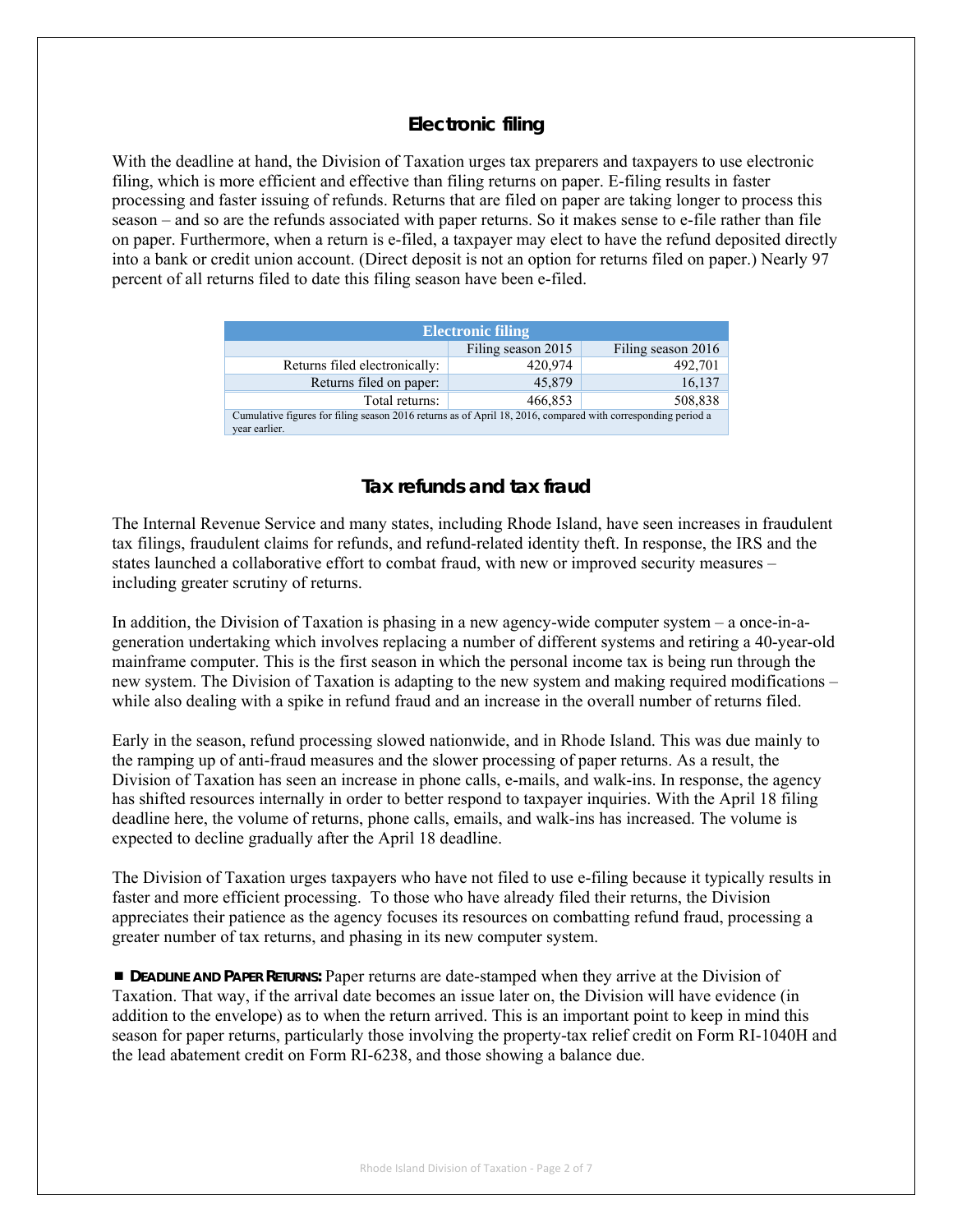EXAMPLE  $\#$  1: Taxpayer A is due a property-tax relief credit for 2015. Taxpayer A claims the credit on Form RI-1040H and files the form on paper with the Division of Taxation in early February 2016. The Division of Taxation stamps on the form the arrival date: February 17, 2016. For various reasons, the Division is unable to process the return until early May 2016. Taxpayer A will still be issued the credit (assuming that all eligibility and other rules are met) even though the definitive deadline for filing Form 1040H is April 18, 2016. The same principle applies for Form RI-6238.

EXAMPLE  $\# 2$ : Taxpayer B files a paper return showing a balance due. The taxpayer attaches to the return a check for the full amount, and mails the return and the check in an envelope to the Division of Taxation in late March 2016. The Division of Taxation stamps the arrival date: March 28, 2016. For various reasons, the Division is unable to process the return and the check until early May 2016. The Division will treat the return and the check as having arrived on April 18, 2016. No penalty or interest will be levied (assuming that the return filed was accurate and all tax has been paid).

The Division of Taxation has issued \$159.3 million in Rhode Island personal income tax refunds so far this season to more than 300,000 taxpayers. The average refund is \$521.86.

| <b>Refund totals</b>                                                                                          |                    |                    |  |
|---------------------------------------------------------------------------------------------------------------|--------------------|--------------------|--|
|                                                                                                               | Filing season 2015 | Filing season 2016 |  |
| Number of refunds issued:                                                                                     | 359.784            | 305.262            |  |
| Total refund dollars issued:                                                                                  | \$187,333,107.02   | \$159,305,427.82   |  |
| Average refund:                                                                                               | \$520.68           | \$521.86           |  |
| Refunds issued in filing season 2016 as of April 18, 2016, compared with corresponding period a year earlier. |                    |                    |  |

## **How to contact the Division of Taxation**

 **BY PHONE**: To contact the Division of Taxation, call (401) 574-8829, and choose Option # 3, from 8:30 a.m. to 3:30 p.m. business days. Call volume is extremely high during and shortly after filing season – and on Mondays, call volume is typically the heaviest. (When call volume is high, calls are automatically placed in queue and are answered in the order they arrive. However, only so many calls can be on hold at any one time. To ensure that callers are not placed on hold for an inordinate amount of time, the system automatically will end a call when the queue is too long and the system is overburdened.)

 **BY EMAIL:** To email the Division of Taxation's Personal Income Tax section – for information about refunds or related matters, use the following email address:  $Tax.Assist@tax.ri.gov$ . Email volume is extremely high during and shortly after filing season. There can be hundreds of emails in queue at any given time. It could take a number of days to respond to an email, particularly during the peak filing season and particularly if the email requires detailed research. (For email addresses of other sections at the Division of Taxation, please use the "Contact Us" section of the website: http://www.tax.ri.gov/contact/)

 **WALK-INS**: The Division of Taxation is located at One Capitol Hill in Providence, diagonally across from the State House on Smith Street. (The Division is on the first floor of the Powers Building, also known as the Administration Building.) Walk-ins are served from 8:30 a.m. to 3:30 p.m. business days. Walk-ins take a number and are seen in the order in which they arrive and claim their number. During filing season, and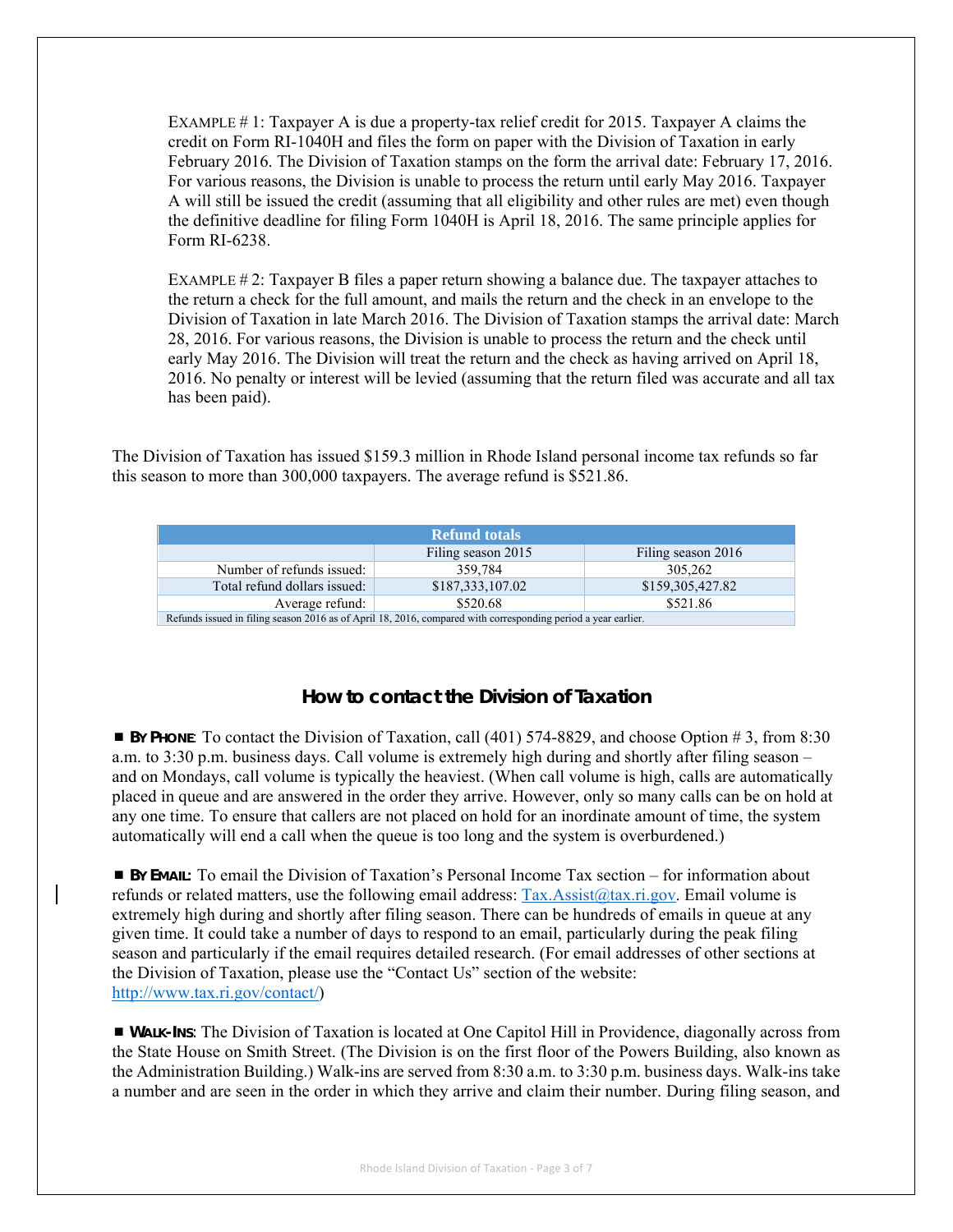shortly afterward, the number of walk-ins increases. Therefore, at the busiest time of the week (typically early in the week), visitors may face wait times.

 **ONLINE TOOL**: The Division of Taxation maintains an online "Where's My Refund?" tool, which is accessible 24 hours a day, seven days a week, at this address: https://www.ri.gov/taxation/refund/ The site can tell you if the Division of Taxation received your return and whether your refund has been processed. The online tool is typically updated once a week, by the close of business each Friday. Thus, fresh information is typically available each Saturday. The tool reports the current status of your refund. If you check back over time and the tool continues to say that your refund is under review, it means that – due to staff limitations and the heavy volume of calls, emails, and walk-ins, especially during filing season – your refund is still awaiting staff review.

If the Division needs further information to process your return, the tool will advise you which documents to provide – and how to supply them. However, due to staff limitations, and the heavy volume of calls, emails, and walk-ins, especially during the filing season, it could take several weeks to process your refund even after receipt of the necessary documents. Additionally, because a submitted document has to be reviewed, your status in the online tool may not change upon submission**.** 

# **A few last-minute filing tips**

## 1.) RETURNS THAT SAY "DO NOT FILE".

If you use software to prepare a return, but print out the return to file it on paper, the return may have the words "Do Not File" on it. (This may occur if the software has not been updated recently.) The problem is



that some large tax preparation businesses have been directing clients to file such returns anyway – even though the returns include the words "Do Not File." And some individual taxpayers, using their own software, file such returns – even though the returns include the words "Do Not File". Such returns cause problems with the Division of Taxation's automated systems, triggering error messages internally. That requires staff intervention and special handling – which shows down the overall

processing of returns. The Division of Taxation strongly advises preparers and taxpayers not to file returns that say "Do Not File" on them – and to update software regularly before printing out paper returns.

#### 2.) INCOMPLETE RETURNS.

If you are filing a Rhode Island resident return on Form RI-1040, or a Rhode Island nonresident return on Form RI-1040NR, on paper, remember to include the entire return. For example, if most of the second page of the return is blank, you still must include it in your filing. Otherwise, error messages are triggered, slowing the processing of the return.

## 3.) PAYMENTS.

The Division of Taxation in recent weeks has received a number of envelopes that include checks or even cash – but are not accompanied by a return, a voucher, a note, or even a return address. The Division of Taxation cannot properly credit your account if you do not provide required information, including your name, address, Social Security number, tax type, and tax year.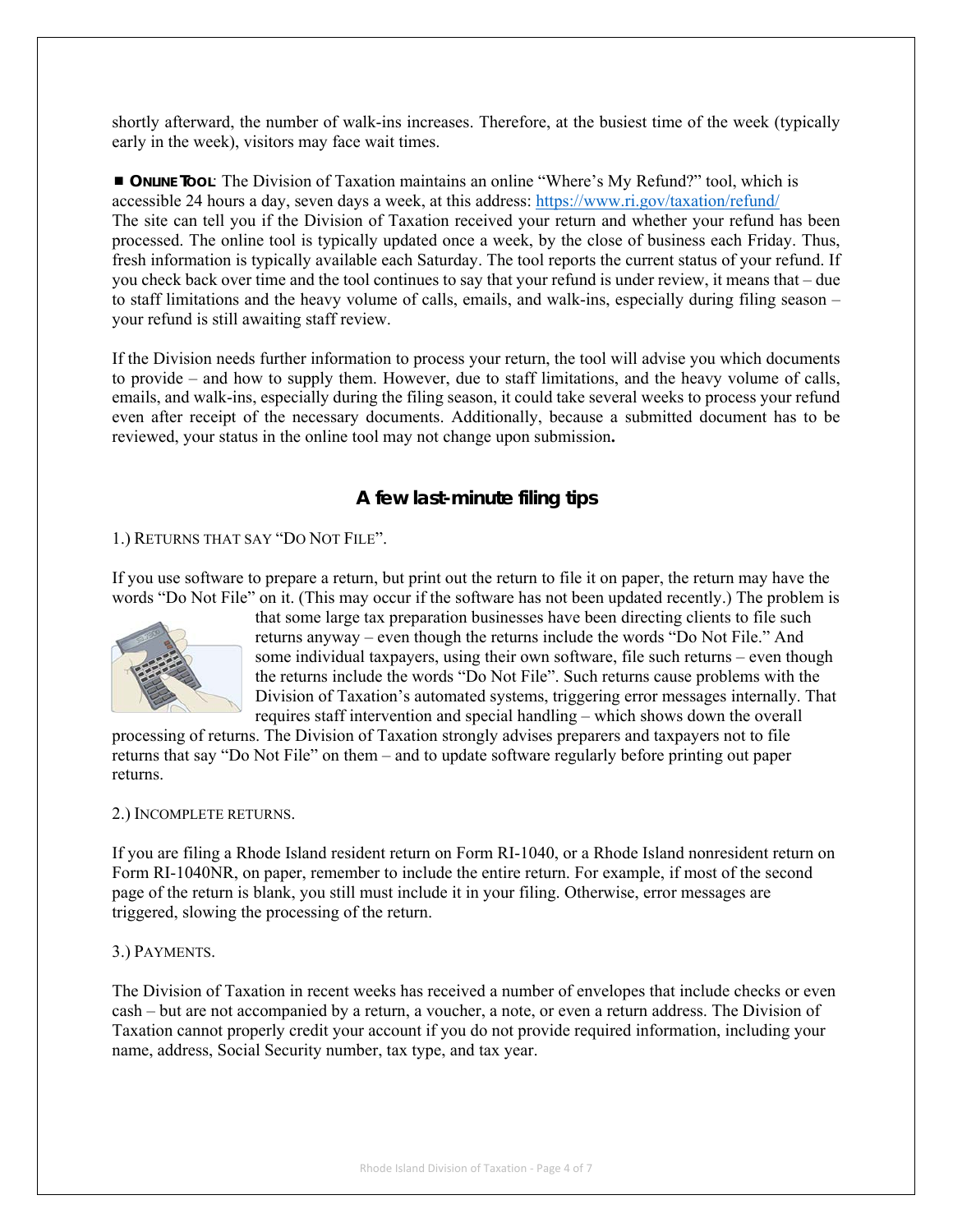#### 4.) SOFTWARE PROVIDERS.

Tax-preparation software companies must follow Division of Taxation formats, as agreed upon at the start of the filing season, so that paper returns are properly processed. For example, if a taxpayer uses software to prepare a return, then prints out the return to mail it in, the return should include dollars and cents on the appropriate lines – not just dollars. If the paper return comes in with just dollars listed, the Division's scanning equipment will automatically shift the number to create cents. As a result, the dollar amount of \$10,000 listed on the return, for example, will be automatically converted by the machine to read \$100.00. This will also trigger error messages internally, requiring staff intervention and special handling – which shows down the overall processing of returns.

## **Other resources available for taxpayers**

 **FORMS:** Forms, instructions, booklets, and additional information are available for download from the Division of Taxation's website: http://www.tax.ri.gov/taxforms/ Forms, instructions, and booklets can be picked up by visiting the agency's first-floor lobby, One Capitol Hill, Providence, between 8:30 a.m. and 4:00 p.m. business days.

 **PAID PREPARERS:** There are many certified public accountants, enrolled agents, public accountants, registered tax return preparers, and other paid preparers in the Rhode Island area who are available to prepare and file your federal and state returns. The IRS has more information on its website: https://www.irs.gov/Tax-Professionals/Choosing-a-Tax-Professional The IRS also has a searchable list of preparers in your area who currently hold professional credentials recognized by the IRS or who hold an Annual Filing Season Program Record of Completion: http://irs.treasury.gov/rpo/rpo.jsf

 **VOLUNTEER PREPARERS:** For information about locations and times of volunteer tax preparers, call the United Way of Rhode Island's helpline by dialing its three-digit number, 211. For information on the Volunteer Income Tax Assistance (VITA) program, call toll-free at 1-800-906-9887, or use this IRS website: http://irs.treasury.gov/freetaxprep/ For information on the AARP Tax-Aide program, call tollfree at 1-888-227-7669, or use its website: http://www.aarp.org/money/taxes/aarp\_taxaide/

 **FREE FILE**: The Division of Taxation's website includes links to a number of online tax preparation programs that allow low-income and other eligible taxpayers to prepare and e-file their federal and Rhode Island personal income tax returns at no charge. The website lists which Free File programs are available and the requirements of each program, so that you can quickly see whether you may be eligible. For details, please use the following website: http://www.tax.ri.gov/misc/efile.php

## **Filing on extension**

If you can't file your Rhode Island personal income tax return by tonight's deadline, you can file for an automatic six-month extension. It'll push your filing deadline out to October 17, 2016. The extension is for resident and nonresident returns. For information about how to make a proper estimate when filing for an extension, please use the following link: http://1.usa.gov/1VE9vBW

 If you are not required to make a payment by April 18 – because your calculations show that you paid in a sufficient amount last year, for example – don't file the Rhode Island extension form, but when you file your Rhode Island return by the October 17 extended due date, attach a copy of your federal extension application.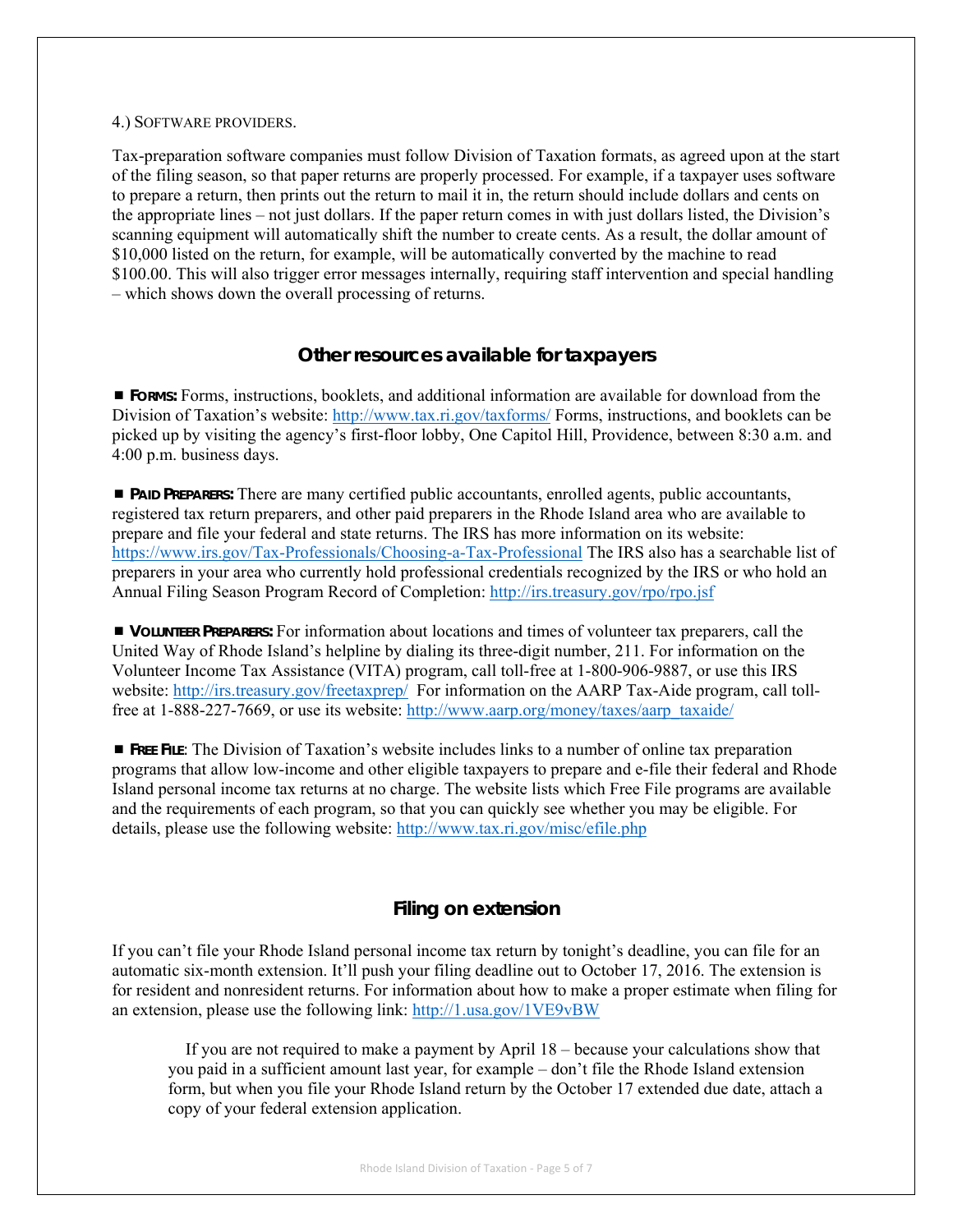If you have a balance due, you still must pay what you owe by April 18 or face penalty and interest charges. Remember: It's an extension of the time to file, not of the time to pay. If you'll have a balance due, file Form RI-4868 on paper. If you e-file, you may – before you e-file – elect to have your bank or credit union account directly debited for the amount you owe. The direct debit option is available only for e-filers. (The Division of Taxation is working on a program that will eventually allow for the use of payment of personal income tax by credit card.)

 If you can't pay what you owe by April 18, file anyway to avoid the failure-to-file penalty – and enter into an agreement to pay over time, in installments. To learn more about such payment plans, call the Tax Division's Compliance & Collections section, at (401) 574-8941 from 8:30 a.m. to 3:30 p.m. business days. (Have a copy of your return handy when you call.)

## **Interactions with business**

The Division of Taxation is resuming its practice of interacting with businesses in person to facilitate tax audits and collections. The Division had temporally suspended such "road calls" while the agency investigated a potential scam. However, the agency has since learned that the information provided to the Division of Taxation regarding the alleged scam was inaccurate.

Although the Division of Taxation has resumed its practice regarding in-person interactions with businesses, the Division of Taxation does not:

- Call to demand immediate payment over the phone;
- Call about taxes owed without first having mailed you a bill;
- Threaten to immediately bring in local police or other law-enforcement groups to have you arrested for not paying;
- **•** Demand that you pay taxes without giving you the opportunity to question or appeal the amount they say you owe;
- Require you to use a specific payment method for your taxes, such as a prepaid debit card;
- Ask for credit or debit card numbers over the phone.

If you get a phone call from someone claiming to be from the IRS and asking for money and you don't owe taxes, here's what you should do:

- Do not give out any information. Hang up immediately.
- Contact the Division of Taxation at (401) 574-8829 to report the call.
- **Report the call to the Federal Trade Commission. Use the "FTC Complaint Assistant" on** FTC.gov.

#### AVOID EMAIL PHISHING ATTEMPTS

There has been a surge in email scams this year that appear to be from a tax agency or a tax software company. Never reply to emails, texts or pop-up messages asking for your personal, tax or financial information. One common trick by criminals is to impersonate a business such as your financial institution, tax software provider or the IRS, asking you to update your account and providing a link. For small business, these schemes may try impersonating a company leader and request payroll and human resource information for employees in your company. Never click on links even if they seem to be from organizations you trust. Go directly to the organization's website.